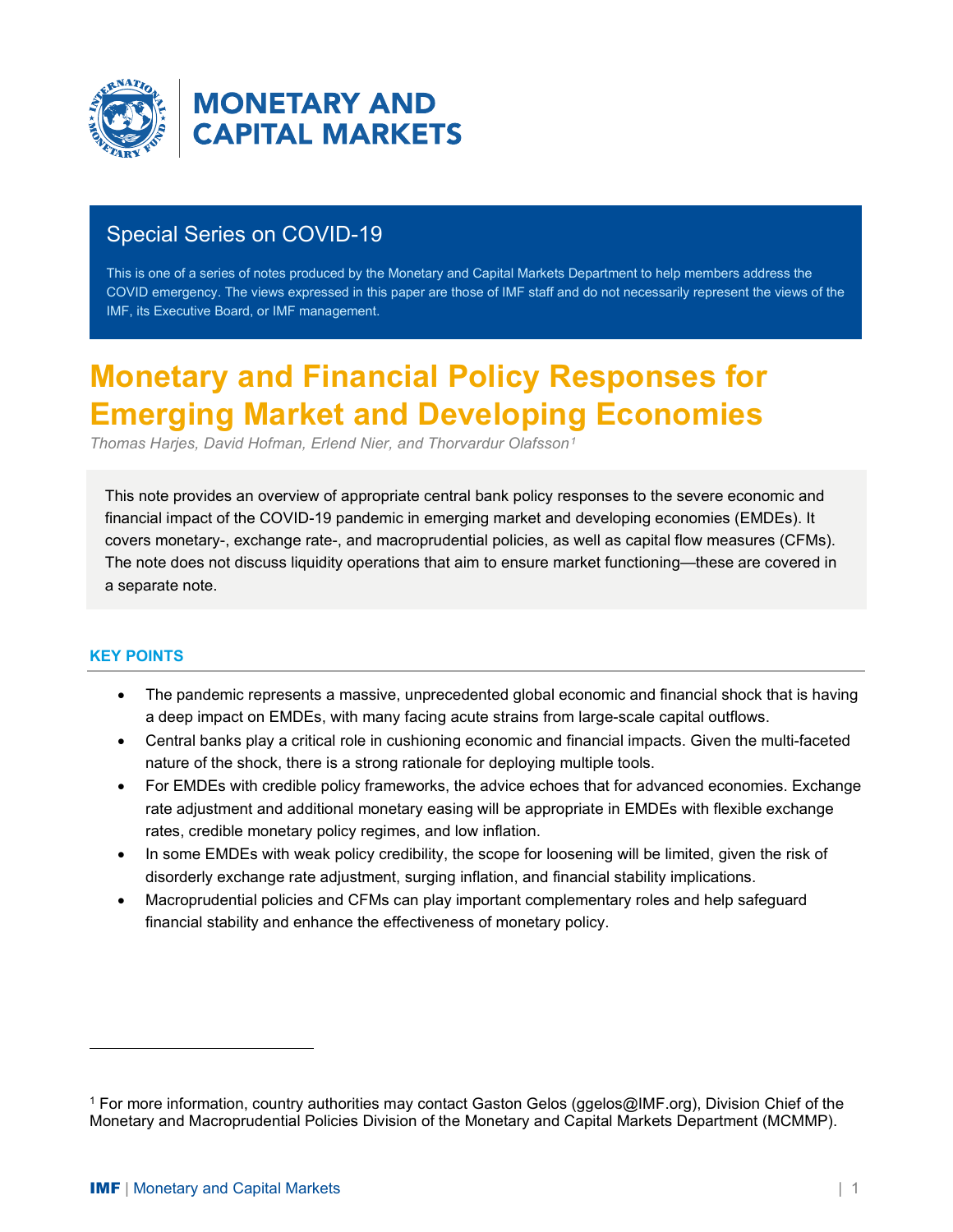#### **OVERVIEW**

The COVID-19 pandemic and related adverse confidence effects are having severe negative impacts on global economic activity and pose an imminent threat to financial stability. EMDEs are facing a sharp sudden stop in capital inflows, with the attendant high risk of currency crises. The impact of the shock is complex (and in many ways unprecedented) and involves several elements:

- Domestic health crisis. The COVID-19 outbreak is a health shock, exogenous to the economy and the financial system. Countries will need to deal with domestic disruptions, increased health spending, and other wide-ranging aspects of the shock.
- Supply impact: Production, trade and travel disruptions are slowing the delivery of intermediate goods and foreign labor/expertise, and impact activity in EMDEs that are tightly integrated into global supply chains. At the same time, a decline in the supply of labor from sick workers and from efforts to contain the spread of the disease through lockdowns and quarantines will lead to a drop in capacity utilization.
- Demand and Terms-of-Trade (ToT) impacts: Loss of jobs and income, fear of contagion, and heightened uncertainty is reducing spending globally. The impact is particularly pronounced for commodity exporters and EMDEs with large tourism sectors, who are faced with a large, negative ToTshock in addition to a plunge in remittances from abroad. In addition, worsening consumer and business sentiment can also lead firms to reduce their investment, further exacerbating the demand contraction.
- Impact on financial conditions: A sudden deterioration of investor sentiment and flight to safety is contributing to a tightening of financial conditions globally, with a resulting sharp reversal in EMDE capital flows in the early phases of the crisis dwarfing earlier episodes. The ensuing pressure on EMDE exchange rates and credit spreads raises the likelihood of credit defaults, financial distress, and macroeconomic instability.

There is large uncertainty around the duration of the shock. Some effects may be longer lasting.

Given the simultaneous sharp tightening of financial conditions, collapse in many key EMDE export markets, and quarantine or confidence-induced falls in domestic demand, there is a strong rationale for deploying multiple tools. Monetary and macroprudential policy tools, exchange rate intervention, and outflow CFMs, can be used in a complementary and integrated mix, calibrated to country-specific conditions, to provide accommodation and preserve macroeconomic and financial stability.

The shock is global in nature. This implies that the effectiveness of some measures could potentially be strengthened or diminished if several countries took them at the same time. The pandemic's broad reach across many countries, the extensive cross-border economic linkages, and the large confidence effects impacting global markets also underscore the desirability of coordinated, international responses, where feasible.

#### **MONETARY POLICY**

Targeted fiscal and financial support measures will often be most suitable for addressing some of the most acute pandemic-related problems (such as alleviating capacity constraints in health services, providing relief to households and small businesses facing cash-flow problems, etc.). More broadly, EMDEs with space should expand fiscal outlays, including to avoid overburdening other policy levers. That said, monetary policy should play a critical complementary role in cushioning the macroeconomic and financial impacts of the pandemic including in EMDEs. While lockdowns and other mitigation measures may dampen the full stimulative effect of monetary policy in the short run, early relaxation of monetary policies will also help create conducive conditions for the recovery.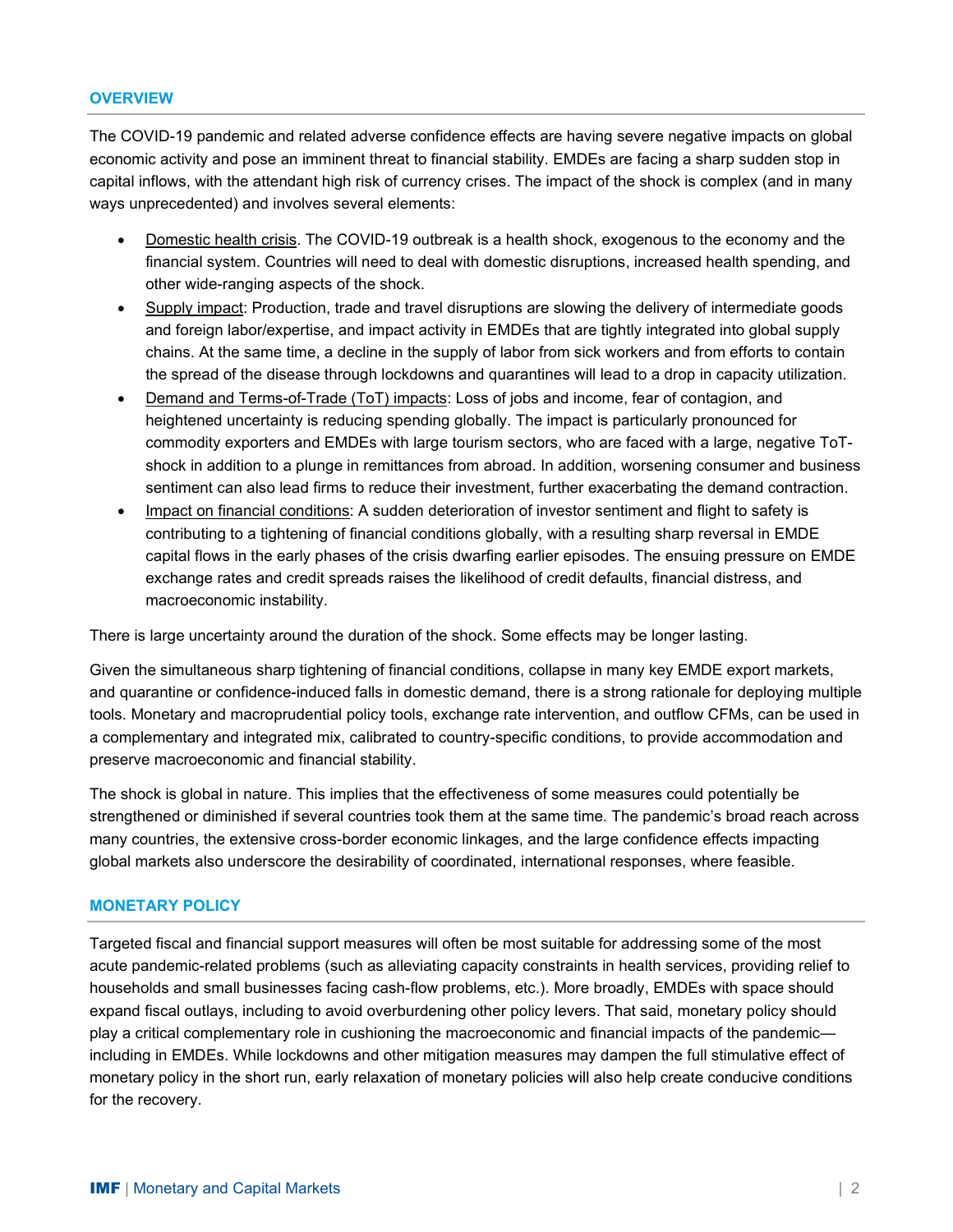In those EMDEs with flexible exchange rates, credible monetary frameworks, low inflation, and the absence of large currency mismatches, the exchange rate will be a key shock absorber. In these countries, in addition to the easing of monetary conditions implied by a depreciation, an additional lowering of policy interest rates may help avoid a credit crunch and support demand—much in the same way that accommodative monetary policies work in advanced economies.

Many EMDEs still have significant conventional policy space to loosen monetary policy. Should this space be exhausted (if rates reach the effective lower bound), unconventional tools may also be considered.<sup>[2](#page-2-0)</sup> However, unconventional monetary policies tend to pose bigger risks in EMDEs where safe assets are often in short supply and where governance risks can be considerable. In all cases, a relaxation of monetary policy is advisable only if longer-term inflation expectations remain aligned with central bank targets.

EMDEs with less credible monetary frameworks and weak fundamentals may find themselves between a rock and a hard place. In these countries, capital outflows can put heavy pressure on the exchange rate, with the twin risks of a disorderly adjustment (currency crisis) and a persistent upsurge in inflation if inflation expectations are poorly anchored and pass-through from the exchange rate is high. Moreover, in some countries, large unhedged balance sheet exposures can imply that sharp exchange rate movements could have severe contractionary effects. Under such circumstances, the scope for monetary policy loosening is limited given the need to mitigate capital account pressures and contain inflation.

As mentioned, targeted fiscal measures will generally be most appropriate to alleviate specific bottlenecks in the economy, lessen credit constraints, and support aggregate demand especially if the downturn persists.<sup>[3](#page-2-1)</sup> However, central banks may need to step in to help provide funding to market segments where liquidity has dried up, or where monetary transmission has become impaired. Possible tools could be funding-for-lending schemes, where central banks provide collateralized long-term funding to banks to aid monetary policy transmission through the banking system, and to support provision of new credit to bridge financing needs of specific sectors. However, before recommending such tools, careful consideration should be given to the potential financial risks to central bank balance sheets, the operational readiness of such tools, potential distortions and spillovers, and the importance of transparency and accountability in the use of such instruments. Fiscal guarantees for central banks' exposures resulting from such measures should be provided ex ante.

Fiscal challenges may complicate monetary policy responses, especially in countries with already high public debt. Constraints may become rapidly more binding if fiscal positions in EMDEs deteriorate on account of spending to fight the COVID-19 pandemic, potentially presenting difficult tradeoffs going forward.

# **FX INTERVENTION**

Exchange rate intervention can play a role in muting excessive volatility, particularly in countries with shallow foreign exchange markets—provided that the authorities have adequate foreign exchange reserves and interventions do not obstruct necessary adjustments in the exchange rate. Under the same proviso, in some countries where large unhedged balance sheet exposures could pose immediate threats to domestic demand and financial stability, interventions (in combination with tighter monetary policy) may curb damaging volatility

<span id="page-2-0"></span><sup>&</sup>lt;sup>2</sup> The scope for unconventional monetary policy and respective measures and tools is discussed in more detail in a forthcoming note.

<span id="page-2-1"></span><sup>&</sup>lt;sup>3</sup> Targeted fiscal measures often include, e.g., cash transfers, wage subsidies, credit guarantees, unemployment benefits, and tax deferrals.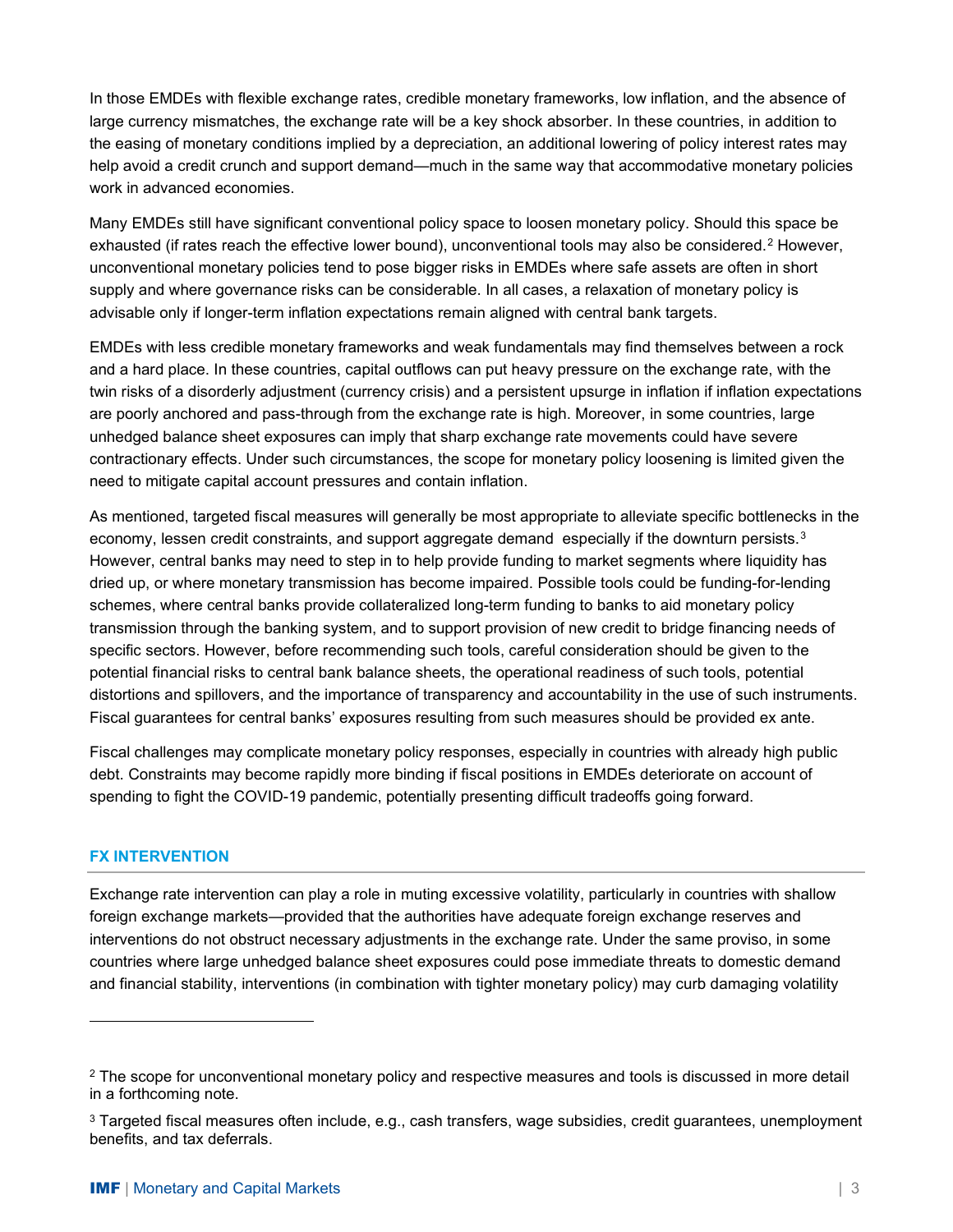and help smooth out exchange rate adjustment over a longer time frame, giving economic actors time to hedge and unwind positions. Any such interventions should be planned on the basis that the pressures arising from the crisis could persist for a longer period.

Countries with fixed or tightly managed exchange rate regimes may face a difficult choice. If FX reserves are sufficient, maintaining the peg may make sense in the short term (although larger than normal FX sales may require domestic currency lending, to prevent illiquidity in the domestic markets). FX intervention, however, will likely need to be supported by monetary policy tightening and under certain conditions by CFMs (see below). However, given the severe tightening of global liquidity, these EMDEs could continue to face very substantial outflow pressures and reserve losses that may prove to make their pegs untenable. The pressures are particularly acute for oil- and commodity exporters.

# **MACROPRUDENTIAL POLICY**

A relaxation of macroprudential tools can help the financial system absorb the impact of the shock and ease a credit crunch that might otherwise amplify the effect on the real economy. However, such a relaxation is possible only if macroprudential buffers are in place, and useful only if the relaxation of the available buffers is expected to relieve stress or remove binding constraints on the provision of credit to the real economy (IMF 2014, 2017).

Relaxation of different types of tools can relieve a range of stresses, if conditions allow:<sup>[4](#page-3-0)</sup>

- Where the countercyclical capital buffer (CCyB) has already been activated, it can be relaxed to support the flow of credit to the economy, by providing additional capacity to lend through a period of increased credit risks. Where the CCyB is not available, banks should be encouraged to use the capital conservation buffer (CCB). Consideration can also be given to a relaxation of systemic risk buffers that are designed to protect against macroeconomic risks.
- Banks should be able to make use of their high-quality liquidity assets under the liquidity coverage ratio (LCR), when needed to counter liquidity stress in local currency. A relaxation of reserve requirements (in domestic currency) can also help alleviate such liquidity pressures for banks.
- Foreign currency reserve requirements can be relaxed to mitigate FX funding pressures. Where countries have introduced additional LCR requirements in FX, they can allow banks to use the buffer, or relax the requirement.
- A relaxation of sectoral tools (such as caps on loan-to-value ratios) can also be considered, where prevailing settings of such tools is tight and a relaxation useful to support the provision of credit to households and firms.

By reducing the effects of the shock on credit and output, a macroprudential relaxation can serve as a useful complement to a monetary policy response. It can enhance the ability of monetary policy to support economic activity in a manner consistent with its mandate, by removing regulatory constraints that may otherwise impede transmission of the desired monetary policy accommodation. In countries that need to tighten monetary policy (e.g., to limit the inflationary effects of an exchange rate depreciation), a simultaneous relaxation of macroprudential policy can help reduce potential stresses from the domestic tightening.

<span id="page-3-0"></span><sup>4</sup> A forthcoming dedicated note offers a fuller discussion of the macroprudential tools that can be relaxed.